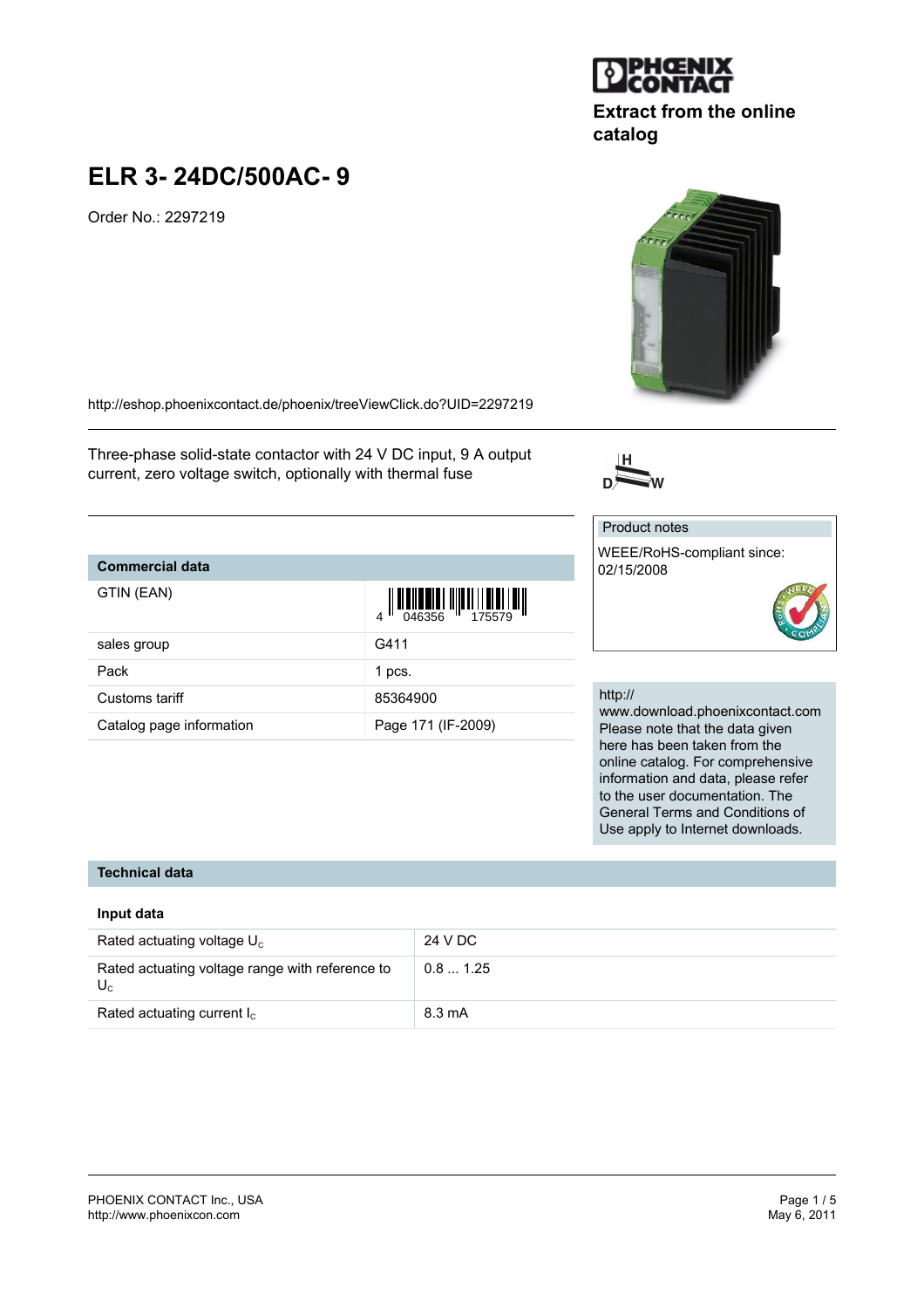## ELR 3- 24DC/500AC- 9 Order No.: 2297219 <http://eshop.phoenixcontact.de/phoenix/treeViewClick.do?UID=2297219>

| Switching threshold "0" signal, voltage | 9.6V                                                  |
|-----------------------------------------|-------------------------------------------------------|
| Switching threshold "1" signal voltage  | 19.2V                                                 |
| Protective circuit                      | Protection against polarity reversal Suppressor diode |
|                                         | Surge protection                                      |
| Status display                          | Yellow LED                                            |
| Indication                              | Red LED                                               |

## **Output data, load relay**

| Output name                   | AC output                     |
|-------------------------------|-------------------------------|
| Nominal output voltage        | 500 V AC                      |
| Nominal output voltage range  | 48 V AC  575 V AC             |
| Periodic peak reverse voltage | 1200 V                        |
| Load current                  | max. 9 A (see derating curve) |
| Leakage current               | 6 mA                          |
| Residual voltage              | < 1.5 V                       |
| Surge current                 | 300 A ( $t = 10$ ms)          |
| Max. load value               | 580 $A^2$ s                   |
| Type of protection            | <b>RCV</b> circuit            |
| Surge voltage protection      | > 575 V AC                    |

## **Connection data**

| Connection method                      | Screw connection      |
|----------------------------------------|-----------------------|
| Conductor cross section solid min.     | $0.14 \text{ mm}^2$   |
| Conductor cross section solid max.     | $2.5$ mm <sup>2</sup> |
| Conductor cross section stranded min.  | $0.14 \text{ mm}^2$   |
| Conductor cross section stranded max.  | $2.5$ mm <sup>2</sup> |
| Conductor cross section AWG/kcmil min. | 26                    |
| Conductor cross section AWG/kcmil max  | 12                    |

## **General data**

| Width                                   | $67.5$ mm                      |
|-----------------------------------------|--------------------------------|
| Height                                  | 99 mm                          |
| Depth                                   | 114.5 mm                       |
| Test voltage input/output               | $5 \text{ kV}_{\text{rms}}$    |
| Ambient temperature (operation)         | $-25 °C  70 °C$                |
| Ambient temperature (storage/transport) | $-25 °C  70 °C$                |
| Mounting position                       | Vertical (horizontal DIN rail) |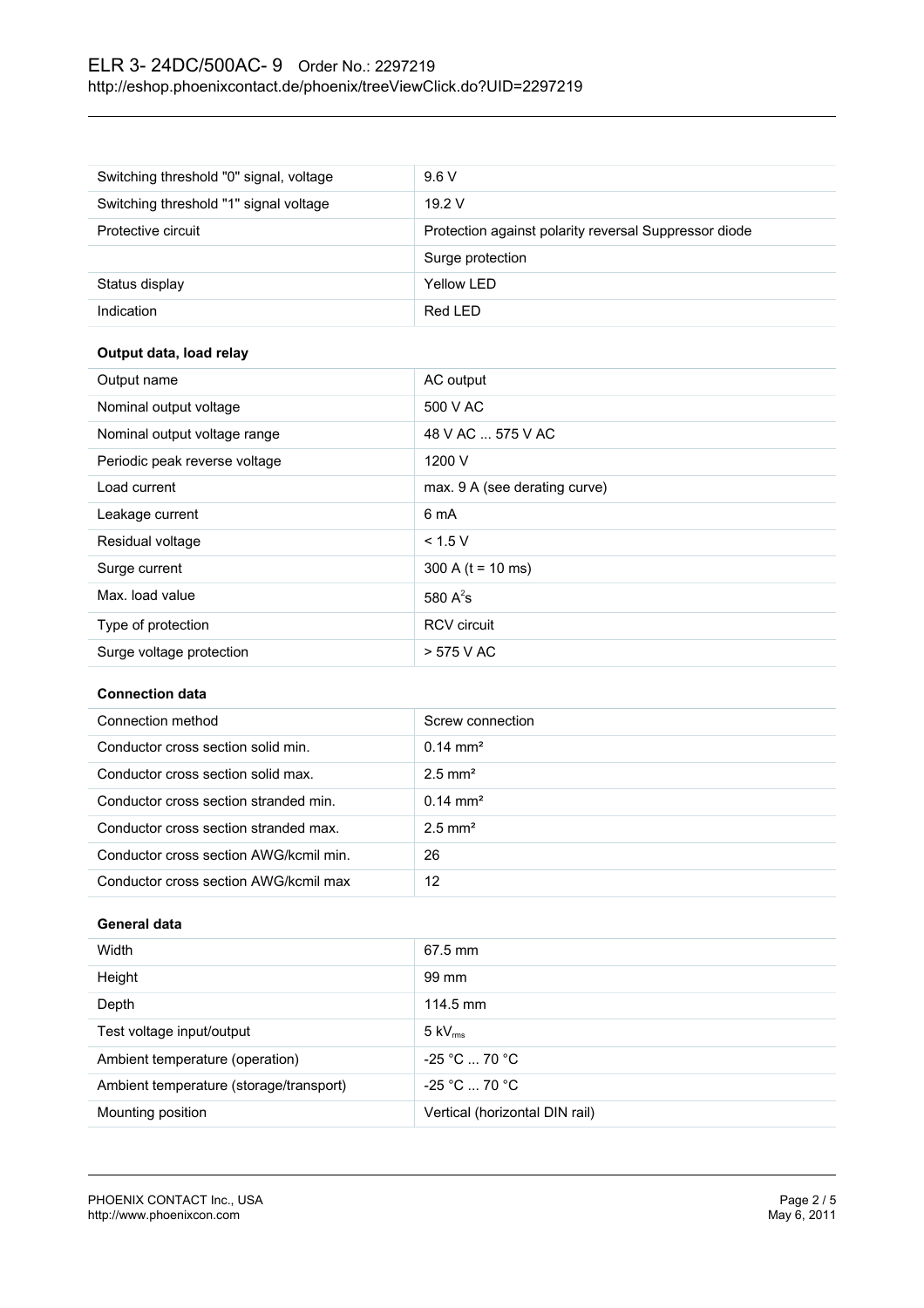| Assembly instructions            | Can be aligned with spacing $= 20$ mm                 |
|----------------------------------|-------------------------------------------------------|
| Operating mode                   | 100% operating factor                                 |
| Degree of protection             | <b>IP20</b>                                           |
| Name                             | Standards/regulations                                 |
| Standards/regulations            | <b>DIN EN 50178</b>                                   |
|                                  | EN 60947                                              |
| Name                             | Power station requirements                            |
| Standards/regulations            | DWR 1300 / ZXX01/DD/7080.8d                           |
| Name                             | Air and creepage distances between the power circuits |
| Standards/regulations            | <b>DIN EN 50178</b>                                   |
| Rated surge voltage / insulation | 6 kV / Basic isolation                                |
| Rated insulation voltage         | 500 V                                                 |
| Pollution degree                 | 2                                                     |
| Surge voltage category           | Ш                                                     |

**Certificates / Approvals**

 $\cdot \mathbb{Q}$ <sub>us</sub>  $\left(\begin{matrix} 0 \\ 0 \end{matrix}\right)$ 

Certification CUL Listed, UL Listed

Certifications applied for: GL

## **Diagrams/Drawings**

Block diagram

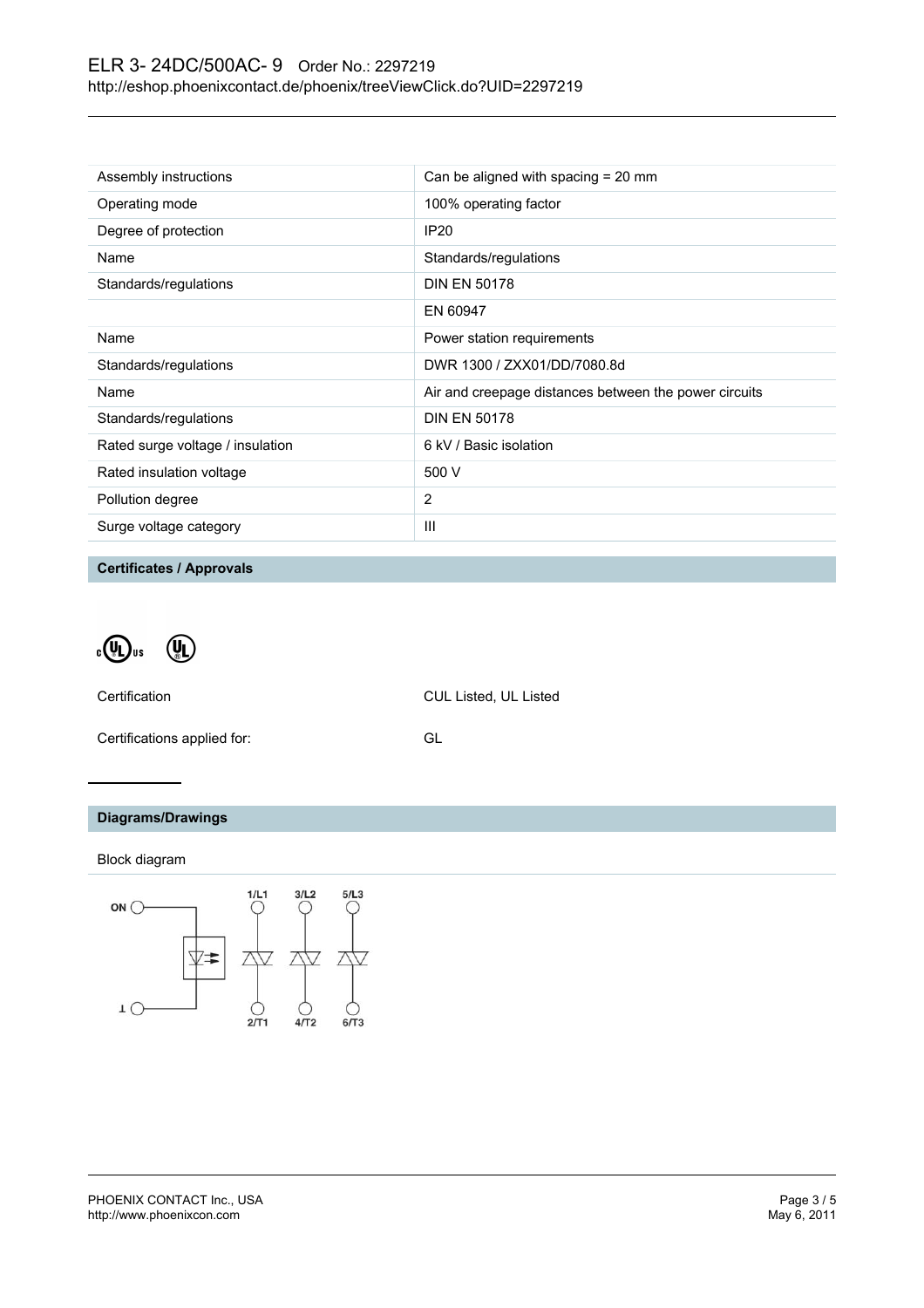